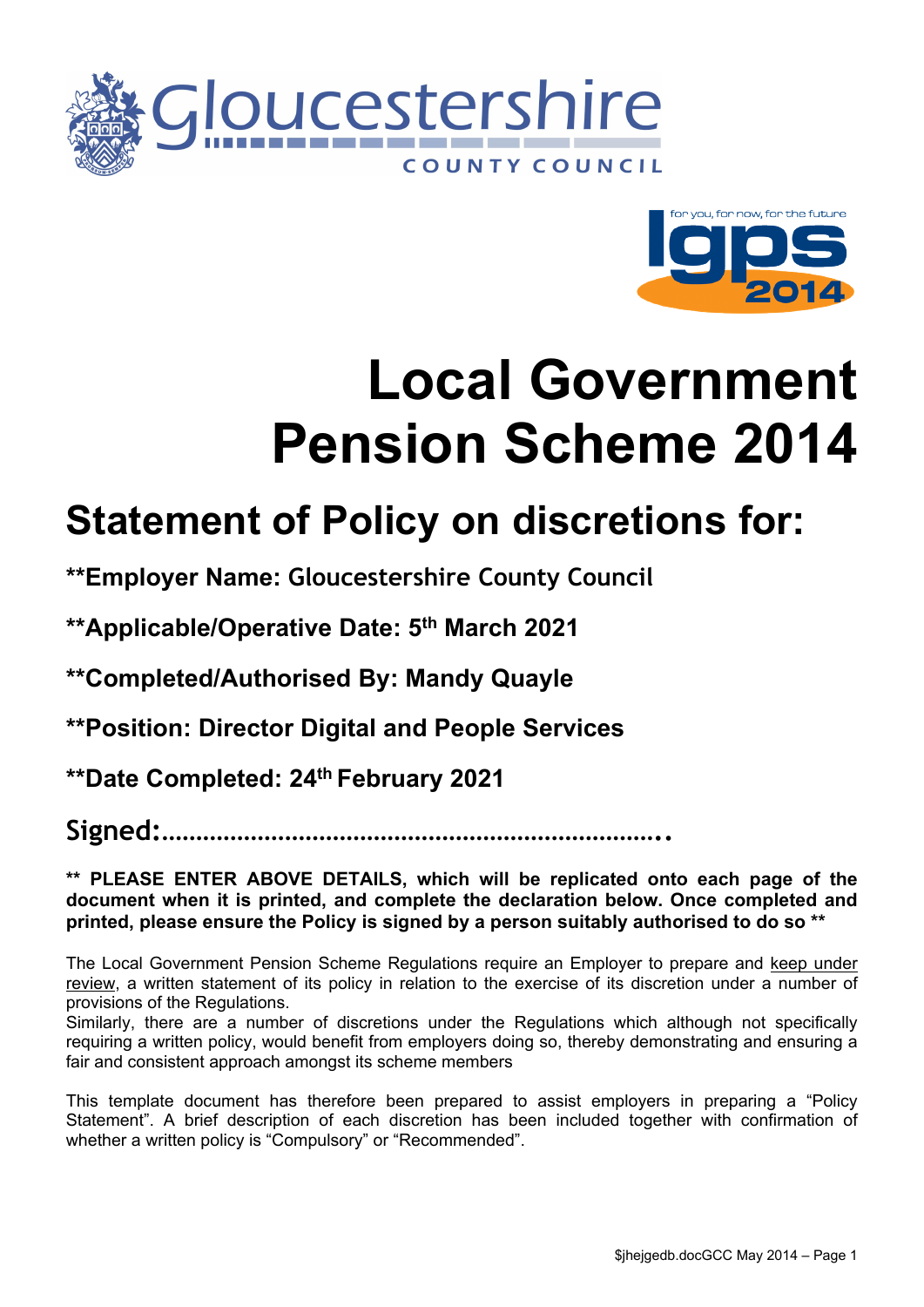#### **General Information**

In formulating its policies, a scheme employer should have regard to the extent to which the exercise of the discretions could lead to a serious loss of confidence in the public service;

A Scheme employer **must** send a copy of its policy statement to the administering authority (Gloucestershire County Council) and **must** ensure that a copy is published and easily accessible to all of its eligible Scheme employees.

A Scheme employer **must** keep its statement of policy under review and make such revisions as are appropriate following a change of its policy. Where a revision to the statement is made, a Scheme employer **must** send a copy of its revised statement to the administering authority before the expiry of one month beginning with the date that any such revision is made and **must** ensure that a copy is published and easily accessible to all of its eligible Scheme employees.

#### **Notes regarding this document**

Together with the description of each required policy, the relevant Regulation is provided, as per the key below.

- The Local Government Pension Scheme Regulations 2013 **(R)**
- The Local Government Pension Scheme (Transitional Provisions and Savings) Regulations 2014 **(TP)**
- The Local Government Pension Scheme Regulations (Benefits, Membership and Contributions) Regulations 2007 (as amended) **(B)**
- The Local Government Pension Scheme Regulations 1997 (as amended) **(L97)**
- The Local Government Pension Scheme Regulations 1995 (as amended) **(L95)**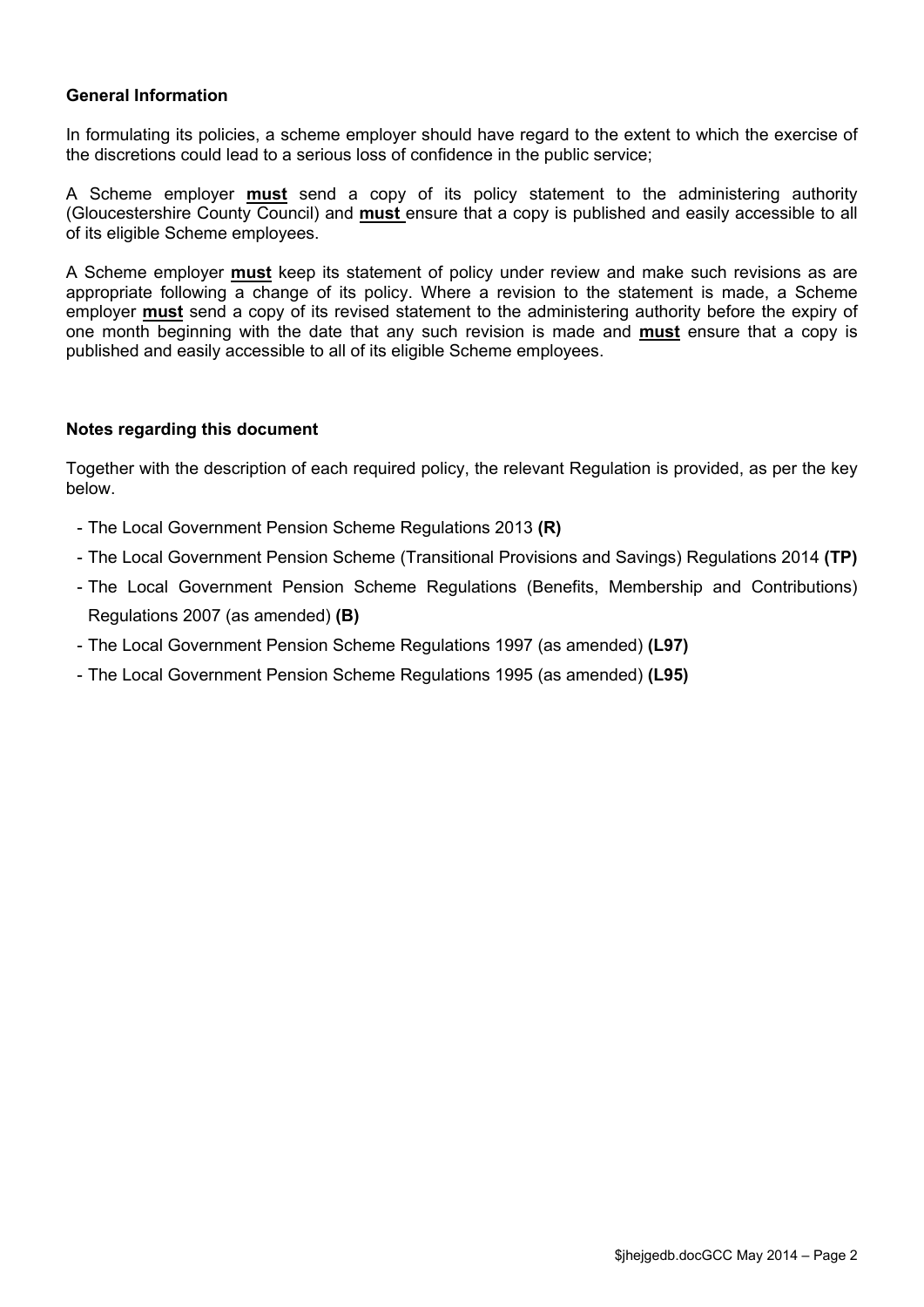**Employer Name: [Gloucestershire](#page-0-0) County Council**

**Applicable/Operative Date: 5 th [March](#page-0-1) 2021**

**Completed/Authorised By: Mandy [Quayle](#page-0-2)**

**Position: Director Digital and People [Services](#page-0-3)**

**Date Completed: 24th [February](#page-0-4) 2021**

#### **PART A – Formulation of COMPULSORY policies in accordance with the 2014 Local Government Pension Scheme Regulations**

# **1. Award of Additional Pension** (Regulation 31 **(R)**)

Whether to award *(at full cost to the employer)*

(a) an active member, or

(b) a member who was an active member but dismissed by reason of redundancy, or business efficiency, or whose employment was terminated by mutual consent on grounds of business efficiency,

additional annual pension of, in total *(including any additional pension purchased by the Scheme employer under Regulation 16)* not more than the additional pension limit of £6,500 *(value of limit @ 1 st April 2014)*.

In the case of a member falling within sub-paragraph (b) above, the resolution to award additional pension must be made within 6 months of the date that the member's employment ended.

**Gloucestershire County Council will not award any additional annual pension unless exceptional circumstances apply and it is in the County Council's economic and/or operational interests to do so, as detailed in a business case. This might, for example, be to redress a situation in which the member would otherwise suffer loss as a result of employer error or other maladministration.**

# **2. Additional Pension Contributions** (Regulation 16 **(R)**)

Whether to fund in whole or in part, any arrangement entered into by an active scheme member to pay additional pension contributions by way of regular contributions in accordance with Regulation 16(2)(e), or by way of a lump sum in accordance with Regulation 16(4)(d).

**Gloucestershire County Council will not fund, in whole or in part, any Additional Pension Contributions unless exceptional circumstances apply and it is in the County Council's economic and/or operational interests to do so, as detailed in a business case. This might, for example, be to redress a situation in which the member would otherwise suffer loss as a result of employer error or other maladministration.**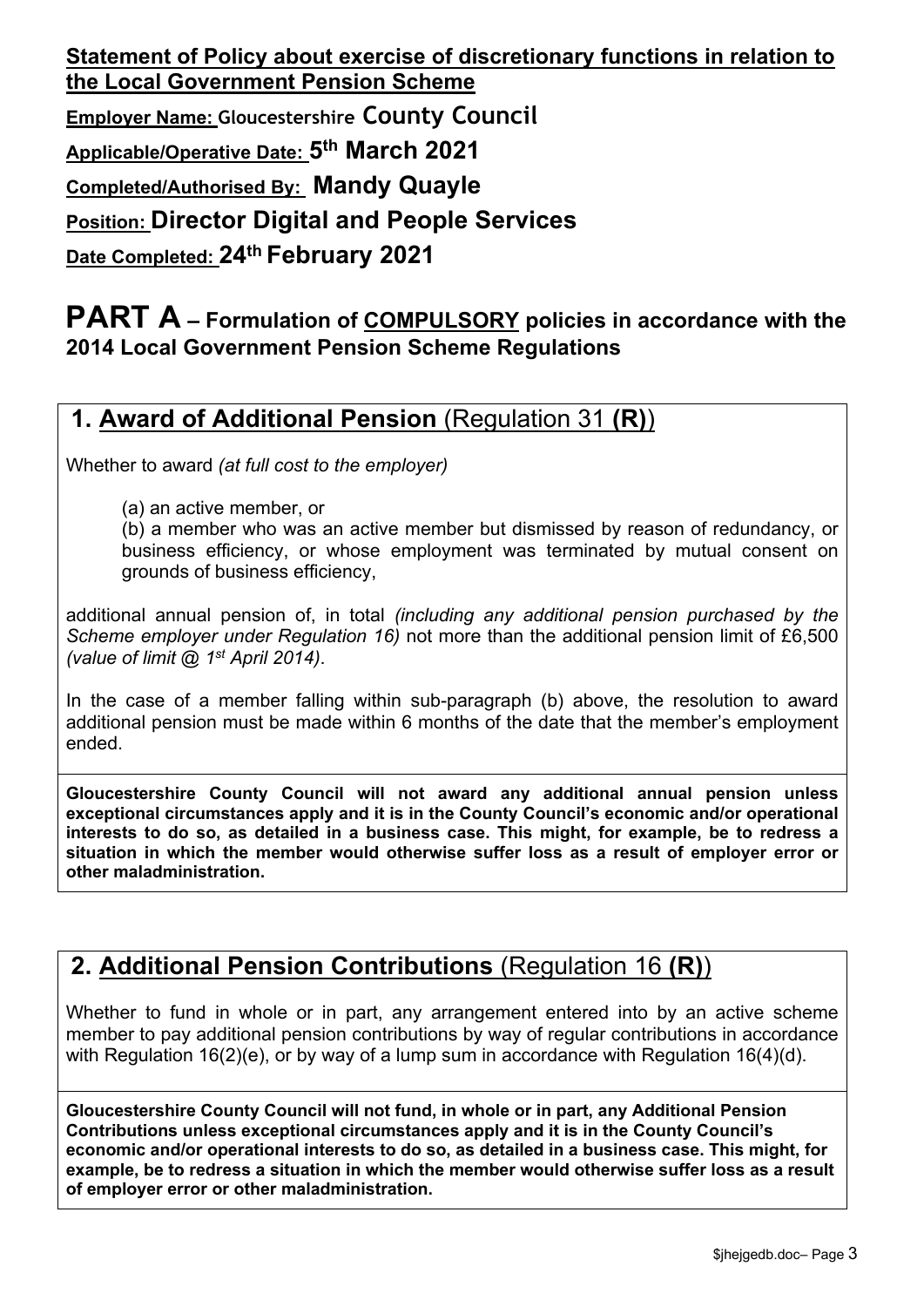#### **3. Flexible Retirement** (Regulations 30(6) & 30(8) **(R)** and 11(2) **(TP)**)

Whether to permit an active member who has attained the age of 55, to reduce their working hours, or grade and subsequently:

- (i) \*\*whether to consent to flexible retirement and the immediate payment of all or part of the retirement pension to which the member would be entitled in respect of that employment and
- (ii) whether to waive, in whole or part and at the employers own cost, any actuarial reduction which would otherwise be applied to the benefits taken on flexible retirement before Normal Pension Age (NPA)

*\*\* there may be direct costs to the employer where consent is given to the early payment of benefits before the members NPA*

**Gloucestershire County Council will consider each request on its merits and a request will only be agreed if it is in the County Council's economic and/or operational interests to do so, as detailed in a business case. A reduction in hours must be at least 20% and/or a reduction in grade of at least one grade below. Full details can be found in the Flexible Retirement Policy.** 

#### **4. Switching on the "Rule of 85" rule** (Schedule 2 – paragraph 2(2) **(TP)**)

\*\* Whether, as the "Rule of 85" does not (other than on flexible retirement) automatically apply to members who would otherwise be subject to it and who choose to voluntarily draw their benefits between age 55 and 60, to switch the "Rule of 85" back on for such members.

*\*\* there will be direct costs to the employer where the "Rule of 85" is switched back on for such members*.

**Gloucestershire County Council will not normally 'switch on' on the Rule of 85, unless exceptional circumstances apply and it is in the County Council's economic and/or operational interests to do so, as detailed in a business case. This might, for example, be to redress a situation in which the member would otherwise suffer loss as a result of employer error or other maladministration.**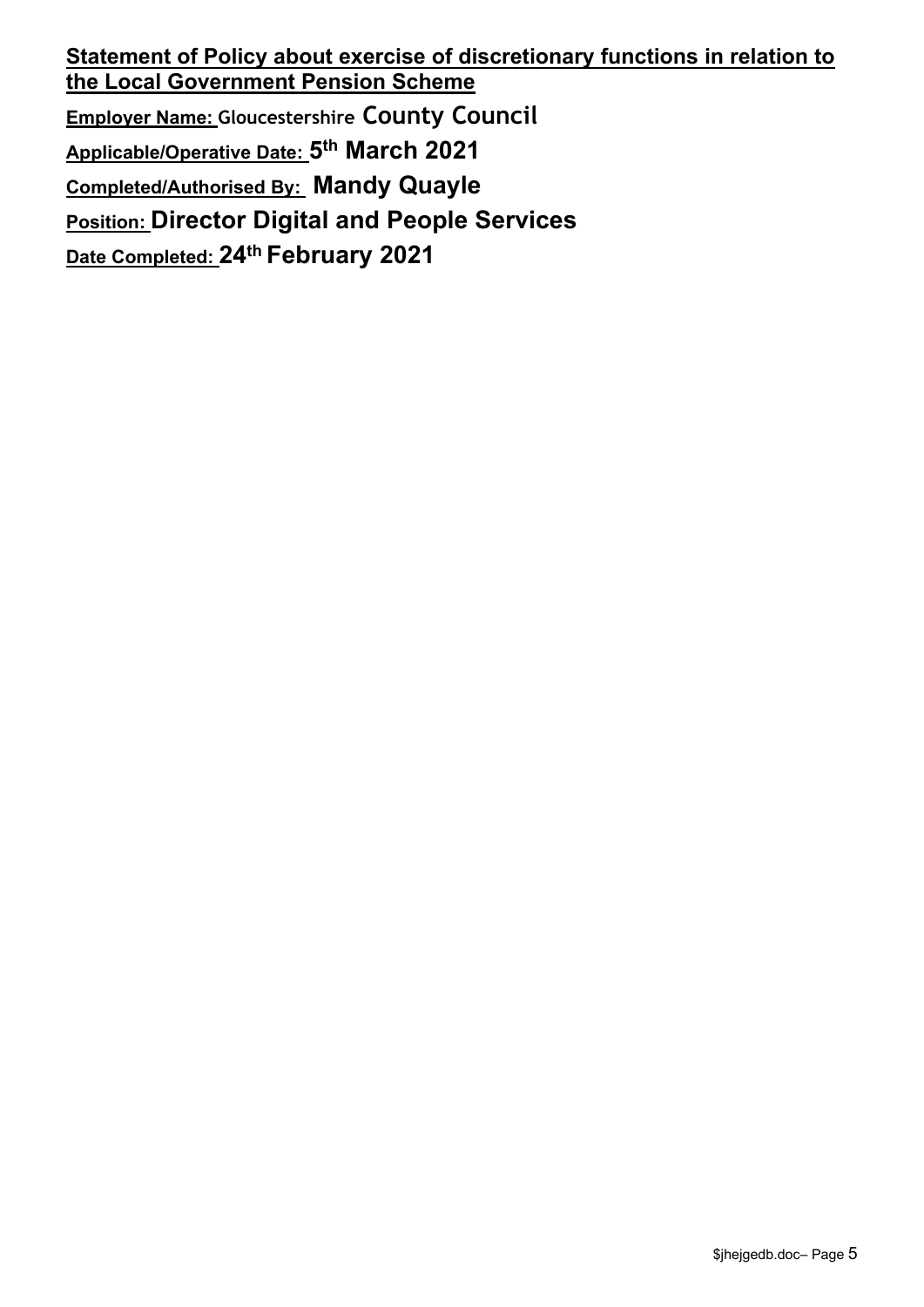**Employer Name: [Gloucestershire](#page-0-0) County Council**

**Applicable/Operative Date: 5 th [March](#page-0-1) 2021**

**Completed/Authorised By: Mandy [Quayle](#page-0-2)**

**Position: Director Digital and People [Services](#page-0-3)**

**Date Completed: 24th [February](#page-0-4) 2021**

#### **5. Waiving actuarial reduction for members retiring on or after age 55 and before Normal Pension Age (other than on Flexible Retirement)** (Regulation 30(8) **(P)** and Schedule 2 – paragraph 2(3) **(TP)**

\*\* For active members voluntarily retiring on or after age 55 and before Normal Pension Age, who elect under regulation 30(5) of the LGPS Regulations 2013 to immediately draw benefits, and for deferred members and suspended tier 3 ill health pensioners who elect under regulation 30(5) of the LGPS Regulations 2013 to draw benefits (other than on ill health grounds) on or after age 55 and before Normal Pension Age, and who were:

not members of the LGPS before 1 October 2006 [Group 4 members], whether to:

- waive on compassionate grounds, any actuarial reduction that would otherwise be applied to benefits, if any, accrued before 1 April 2014, and/or
- waive, in whole or in part (on any grounds), any actuarial reduction that would otherwise be applied to benefits accrued after 31 March 2014

members of the LGPS before 1 October 2006 and will be 60 or more on 31 March 2016 [Group 1 members], whether to:

- waive on compassionate grounds, any actuarial reduction that would otherwise be applied to benefits accrued before 1 April 2016, and / or
- waive, in whole or in part (on any grounds), any actuarial reduction that would otherwise be applied to benefits accrued after 31 March 2016

members of the LGPS before 1 October 2006 and will not be 60 or more on 31 March 2016 and will not attain age 60 between 1 April 2016 and 31 March 2020 [Group 3 members], whether to:

- waive on compassionate grounds, any actuarial reduction that would otherwise be applied to benefits accrued before 1 April 2014, and / or
- waive, in whole or in part (on any grounds), any actuarial reduction that would otherwise be applied to benefits accrued after 31 March 2014

members of the LGPS before 1 October 2006 and will not be 60 or more on 31 March 2016 but will attain age 60 between 1 April 2016 and 31 March 2020 [Group 2 members], whether to

- waive on compassionate grounds, any actuarial reduction that would otherwise be applied to benefits accrued before 1 April 2020, and / or
- waive, in whole or in part (on any grounds), any actuarial reduction that would otherwise be applied to benefits accrued after 31 March 2020

*\*\* there will be direct costs to the employer where actuarial reductions are waived*

**Gloucestershire County Council will only waive any actuarial reduction on compassionate**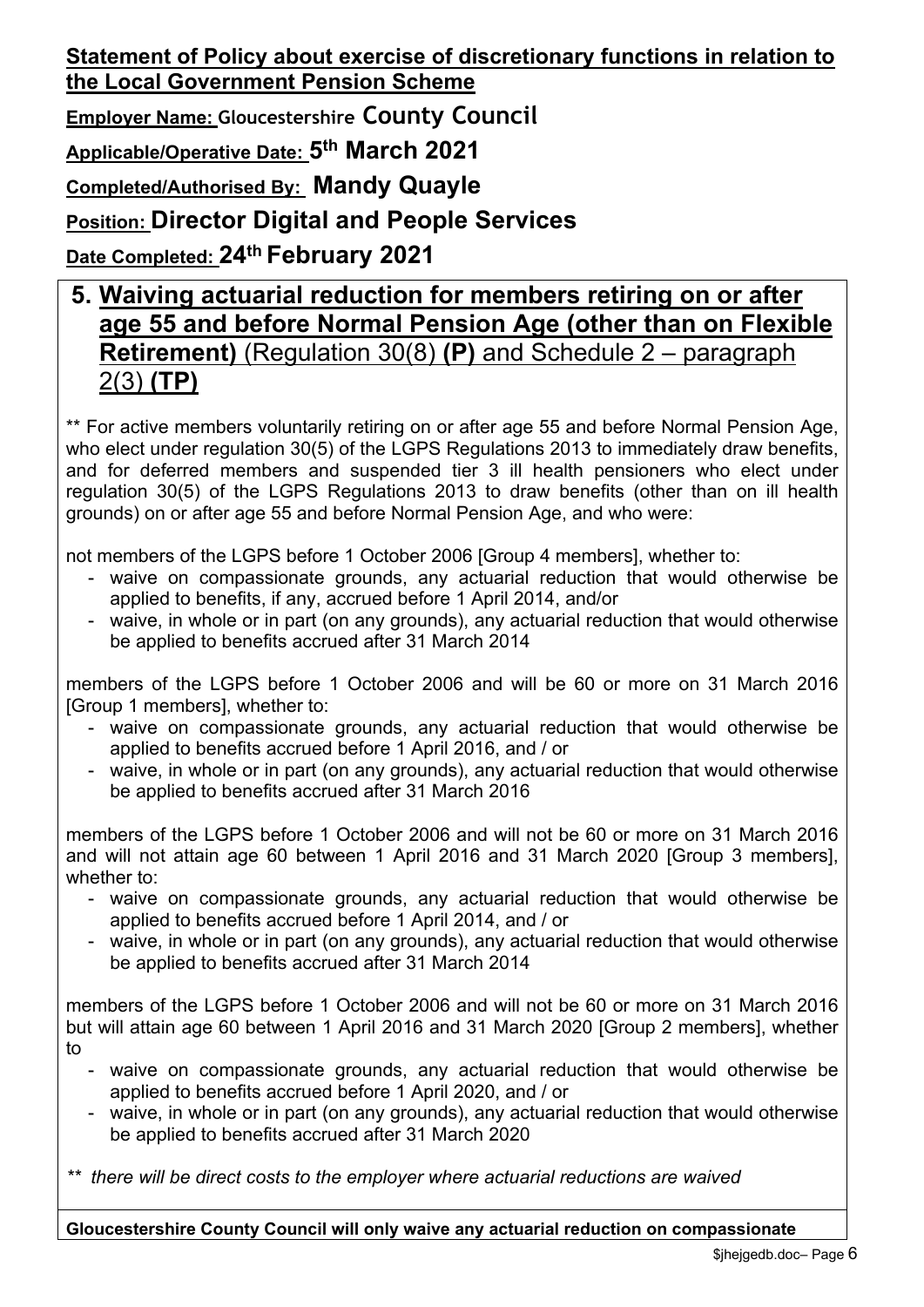**Employer Name: [Gloucestershire](#page-0-0) County Council**

**Applicable/Operative Date: 5 th [March](#page-0-1) 2021**

**Completed/Authorised By: Mandy [Quayle](#page-0-2)**

#### **Position: Director Digital and People [Services](#page-0-3)**

**Date Completed: 24th [February](#page-0-4) 2021**

**grounds in exceptional circumstances. Requests not normally succeed due to the associated cost.**

**Gloucestershire County Council will consider each request to waive actuarial reduction on its own merits. Requests will only be agreed if it is in the County Council's economic and/or operational interests to do so, as detailed in a business case. This might, for example, be to redress a situation in which the member would otherwise suffer loss as a result of employer error or other maladministration.**

#### **PART B – Formulation of RECOMMENDED policy in accordance with the Local Government Pension Scheme Regulations 2013**

#### **6. Contribution Banding** (Regulations 9(1) & 9(3) **(R)**)

\*\* How the pension contribution band to which an employee is to be allocated on joining the Scheme, and at each subsequent April, will be determined and the circumstances in which the employer will, in addition to the review each April, review the pension contribution band to which an employee has been allocated following a material change which affects the member's pensionable pay in the course of a Scheme year (1 April to 31 March).

*\*\* Where a scheme member is "rebanded", the Scheme employer must inform the member of the revised contribution rate and the date from which it is to be applied.*

**Employees who are active scheme members of the LGPS will be assigned each April to the relevant contribution band based on the pensionable pay that they earned in the previous 12 months and any increment awarded on 1 April.**

**Those employees who join the LGPS during the scheme year will be assigned to the relevant LGPS contribution band based upon their starting annual salary. If an employee does not have an annual salary rate and has not been working for the whole of the previous year (for example those working under a casual contract) they will initially be assigned to the lowest LGPS contribution band.** 

**Gloucestershire County Council may review and change the appropriate contribution band and rate on any material change in pay during the scheme year.**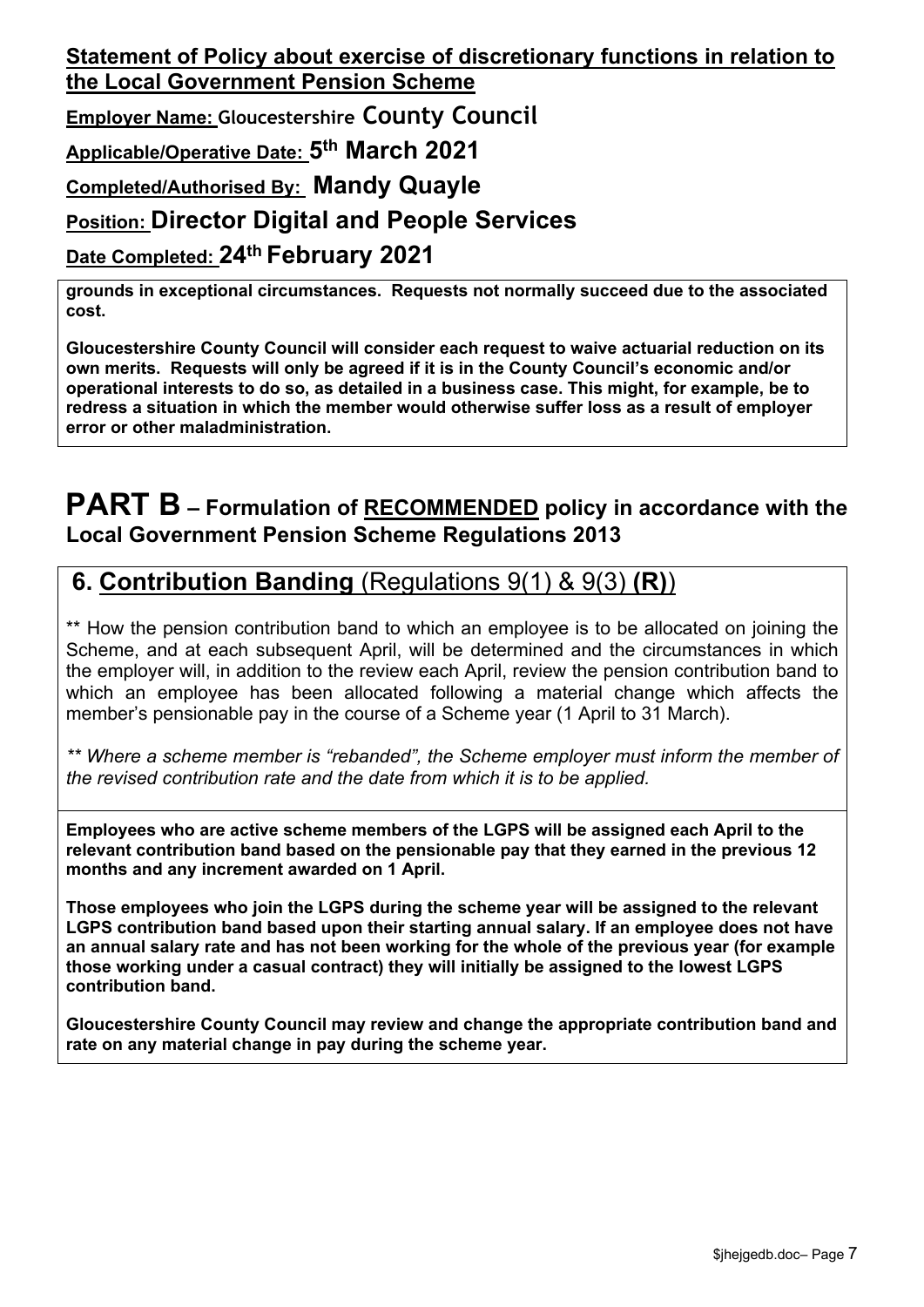**Employer Name: [Gloucestershire](#page-0-0) County Council**

**Applicable/Operative Date: 5 th [March](#page-0-1) 2021**

**Completed/Authorised By: Mandy [Quayle](#page-0-2)**

#### **Position: Director Digital and People [Services](#page-0-3)**

**Date Completed: 24th [February](#page-0-4) 2021**

# **7. Additional Voluntary Contributions** (Regulation 17(1) **(R)**)

Whether, how much, and in what circumstances to contribute to a Shared-Cost Additional Voluntary Contribution (SCAVC) arrangement entered into on or after 1 April 2014 and whether, how much, and in what circumstances to continue to contribute to any shared cost Additional Voluntary Contribution (SCAVC) arrangement entered into before 1 April 2014.

**Gloucestershire County Council will not normally contribute to a Shared-Cost Additional Voluntary Contribution arrangement. Requests will only be agreed if it is in the County Council's economic and/or operational interests to do so, as detailed in a business case. This might, for example, be to redress a situation in which the member would otherwise suffer loss as a result of employer error or other maladministration.**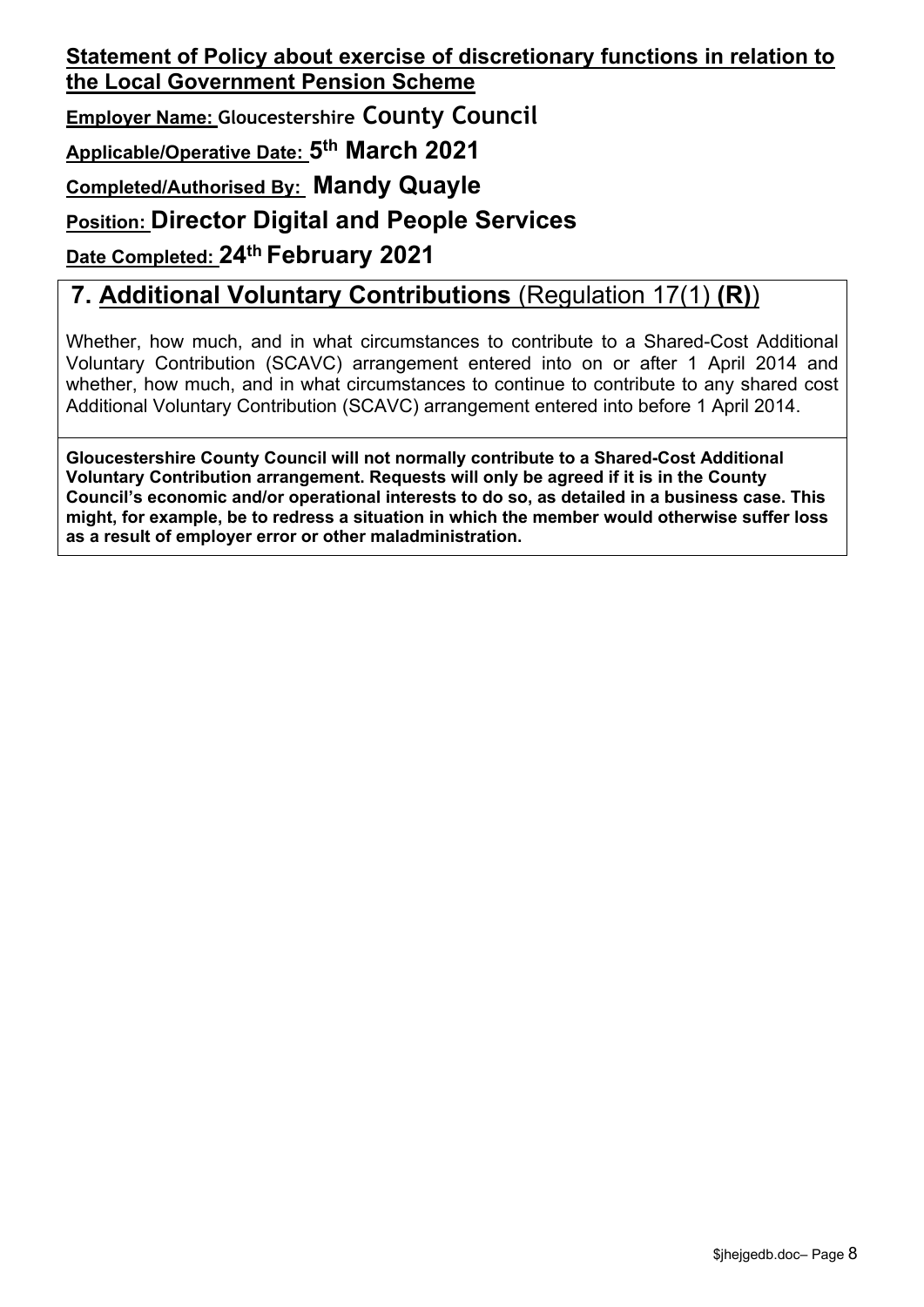#### **8. Merging of Deferred Member Pension Accounts with Active Member Pension Accounts** (Regulation 22(7)(b) & 22(8)(b) **(R)**)

Whether to extend the 12 month time limit within which a Scheme member who has a deferred LGPS benefit in England or Wales following the cessation of employment (or cessation of a concurrent employment) may elect not to have the deferred benefits aggregated with their new LGPS employment (or ongoing concurrent LGPS employment) if the member has not made an election to retain separate benefits within 12 months of commencing membership of the LGPS in the new employment (or within 12 months of ceasing the concurrent membership)

**Gloucestershire County Council will consider each application not to have deferred benefits aggregated after the expiry of the 12 month time limit on an individual basis.** 

#### **9. Inward Transfers of Pension Rights (**Regulation 100(6) **(R)**)

Whether, with the agreement of the Pension Fund administering authority, to permit a Scheme member to elect to transfer other pension rights into the LGPS if he / she has not made such an election within 12 months of joining the LGPS.

**Gloucestershire County Council will not normally extend the statutory 12 month window. Requests will only be agreed if it is in the County Council's economic and/or operational interests to do so, as detailed in a business case. This might, for example, be to redress a situation in which the member would otherwise suffer loss as a result of employer error or other maladministration.**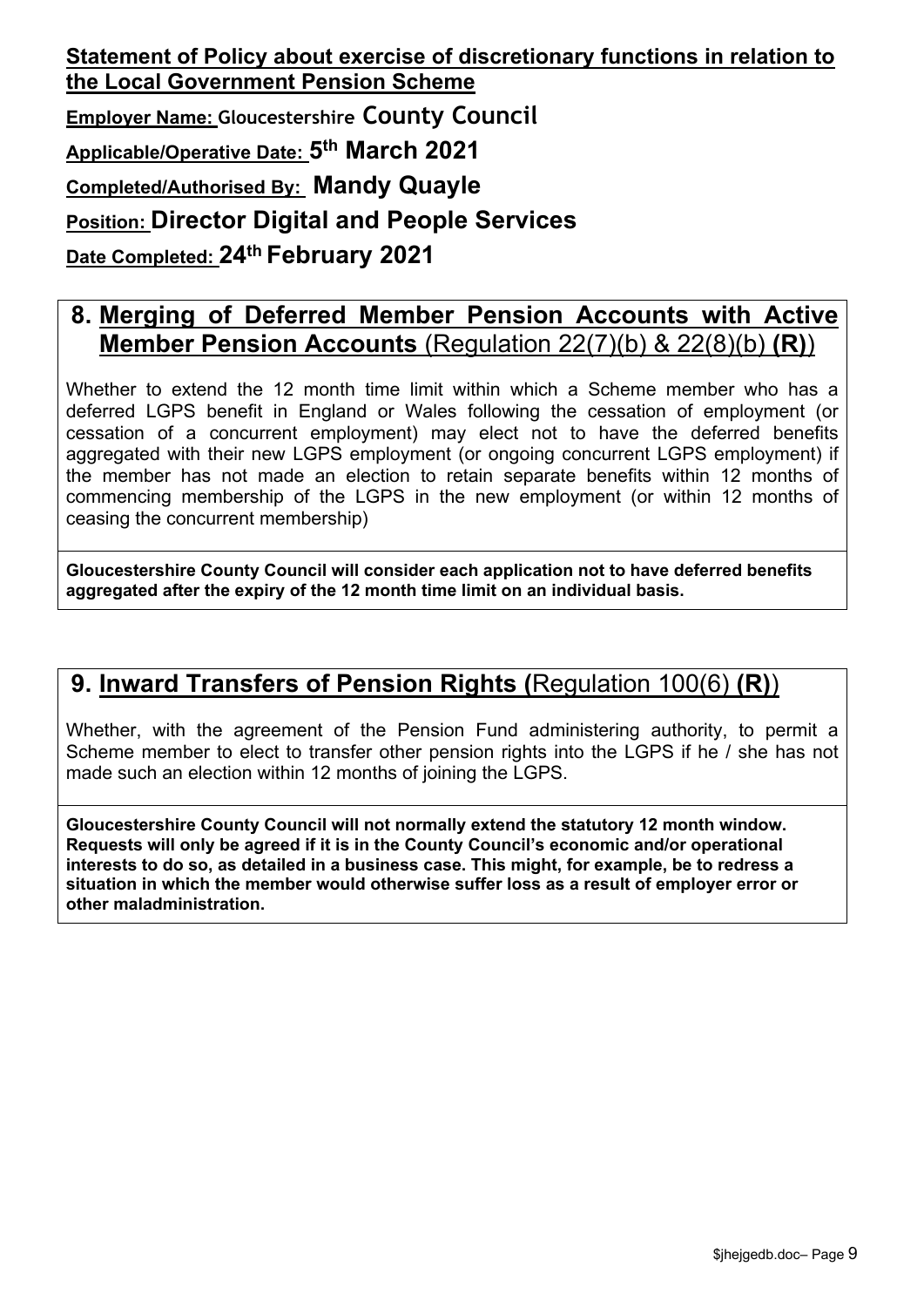**Employer Name: [Gloucestershire](#page-0-0) County Council**

**Applicable/Operative Date: 5 th [March](#page-0-1) 2021**

**Completed/Authorised By: Mandy [Quayle](#page-0-2)**

**Position: Director Digital and People [Services](#page-0-3)**

**Date Completed: 24th [February](#page-0-4) 2021**

# **10. Assumed Pensionable Pay** (Regulation 21(5) **(R)**)

Whether or not, when calculating assumed pensionable pay when a member is:

- on reduced contractual pay or no pay on due to sickness or injury, or
- absent during ordinary maternity, paternity or adoption leave or during paid additional maternity, paternity or adoption leave, or
- absent on reserve forces service leave, or
- retires with a Tier 1 or Tier 2 ill health pension, or
- dies in service

to include in the calculation the amount of any 'regular lump sum payment' received by the member in the 12 months preceding the date the absence began or the ill health retirement or death occurred

**Gloucestershire County Council will review each case on its own merits.**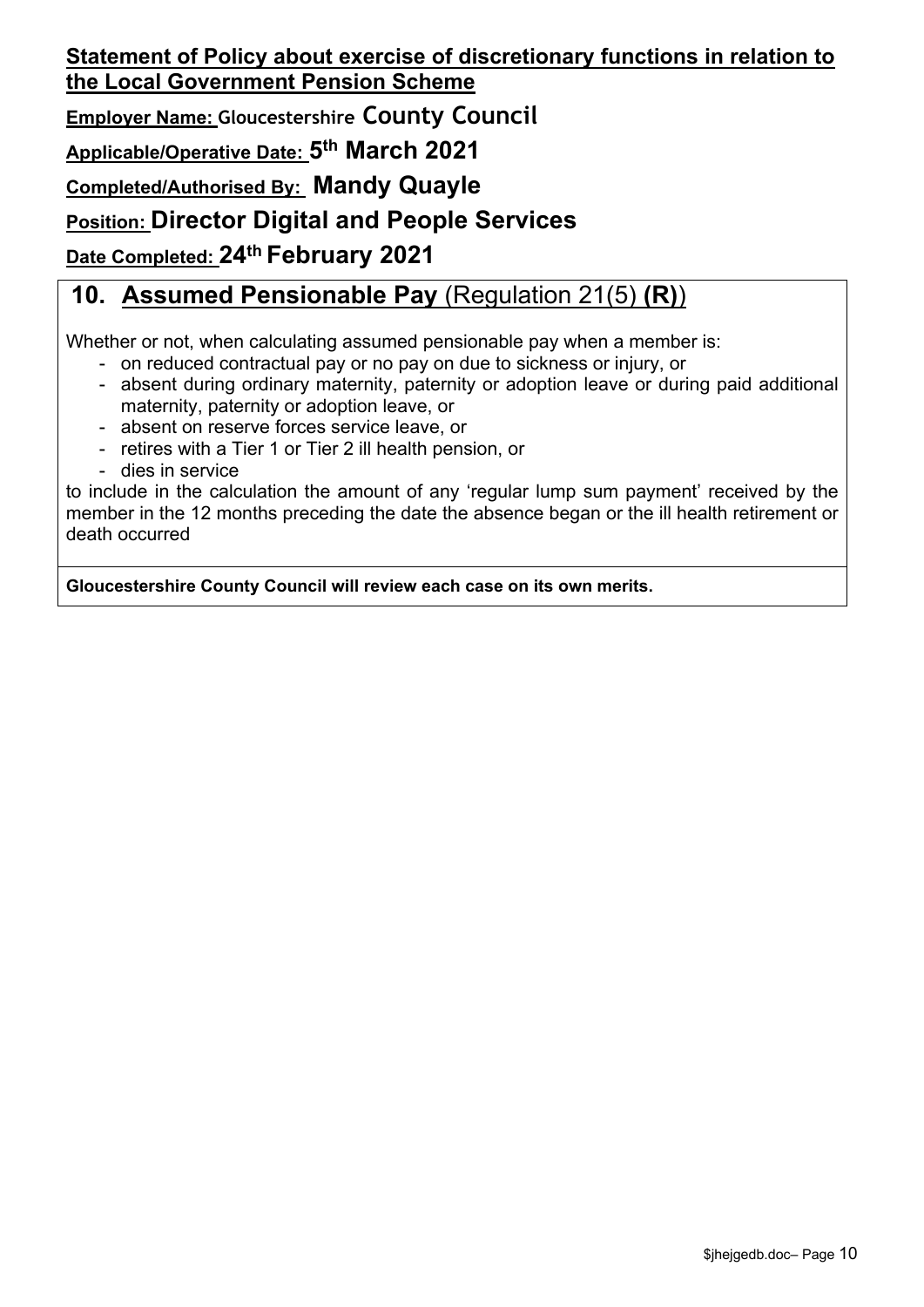**Employer Name: [Gloucestershire](#page-0-0) County Council**

**Applicable/Operative Date: 5 th [March](#page-0-1) 2021**

**Completed/Authorised By: Mandy [Quayle](#page-0-2)**

**Position: Director Digital and People [Services](#page-0-3)**

#### **Date Completed: 24th [February](#page-0-4) 2021**

**THE FOLLOWING ARE 'OLD' PROVISIONS RELATING TO "NON ACTIVE" SCHEME MEMBERS (I,E WHO HAVE ALREADY LEFT YOUR EMPLOYMENT AND ARE ENTITLED TO DEFERRED BENEFITS UNDER PREVIOUS REGULATIONS).**

**PART C – Formulation of COMPULSORY policy in accordance with Regulation 66 of the Local Government Pension Scheme (Benefits, Membership and Contributions) Regulations 2007**

#### **11. Choice of early payment of pension (where left employment between 01/04/2008 and 31/03/2014)** (Regulation 30(2) & (5) **(B)**)

- (i.) \*\* Whether to grant applications from deferred members who left between 01/04/2008 and 31/03/2014, the early payment of deferred pension benefits on or after age 55 and before age 60
- (ii.) \$\$ Whether, on compassionate grounds, to waive any actuarial reduction that would normally be applied to deferred benefits which are paid before age 65

*\*\* there may be direct costs to the employer where consent is given to the early payment of benefits before age 60*

*\$\$ there will be direct costs to the employer where actuarial reductions are waived*

**(i) Gloucestershire County Council will consider each request from deferred members on its own merits. Requests are not normally likely to succeed due to the associated cost, and will only be agreed if it is in the County Council's economic and/or operational interests to do so, as detailed in a business case. This might, for example, be to redress a situation in which the member would otherwise suffer loss as a result of employer error or other maladministration.** 

**(ii) Gloucestershire County Council will only waive any actuarial reduction in exceptional circumstances on compassionate grounds. Requests are not normally likely to succeed due to the associated cost, and will only be agreed if it is in the County Council's economic and/or operational interests to do so, as detailed in a business case. This might, for example, be to redress a situation in which the member would otherwise suffer loss as a result of employer error or other maladministration.**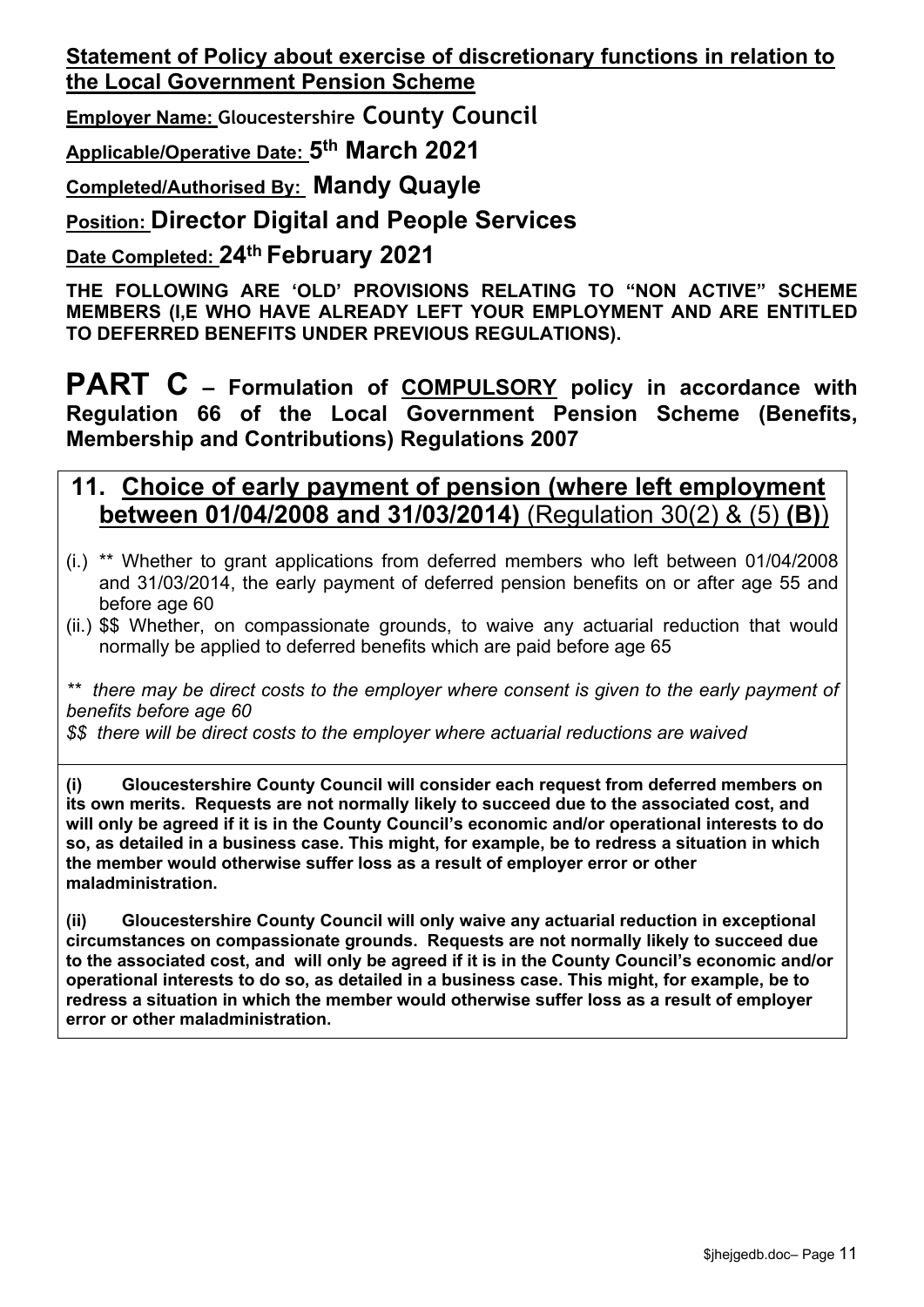**Employer Name: [Gloucestershire](#page-0-0) County Council**

**Applicable/Operative Date: 5 th [March](#page-0-1) 2021**

**Completed/Authorised By: Mandy [Quayle](#page-0-2)**

**Position: Director Digital and People [Services](#page-0-3)**

**Date Completed: 24th [February](#page-0-4) 2021**

#### **12. Choice of early payment of pension (where left employment between 01/04/2008 and 31/03/2014) for a suspended tier 3 ill health pensioner** (Regulation 30A(3) & (5) **(B)**)

- (i) \*\* Whether to grant applications from a suspended Tier 3 Ill Health member who left between 01/04/2008 and 31/03/2014, the early payment of deferred pension benefits on or after age 55 and before age 60
- (ii) \$\$ Whether, on compassionate grounds, to waive any actuarial reduction that would normally be applied to a previously suspended Tier 3 Ill Health member, which are paid before age 65

\*\* *there may be direct costs to the employer where consent is given to the early payment of benefits before age 60*

*\$\$ there will be direct costs to the employer where actuarial reductions are waived*

**(i) Gloucestershire County Council will consider each request from a suspended Tier 3 Ill Health member on its own merits. Requests are not normally likely to succeed due to the associated cost and will only be agreed if it is in the County Council's economic and/or operational interests to do so, as detailed in a business case. This might, for example, be to redress a situation in which the member would otherwise suffer loss as a result of employer error or other maladministration.** 

**(ii) Gloucestershire County Council will only waive any actuarial reduction in exceptional circumstances on compassionate grounds. Requests are not normally likely to succeed due to the associated cost and will only be agreed if it is in the County Council's economic and/or operational interests to do so, as detailed in a business case. This might, for example, be to redress a situation in which the member would otherwise suffer loss as a result of employer error or other maladministration.** 

#### **PART D– Formulation of COMPULSORY policy under the Local Government Pension Scheme Regulations 1997**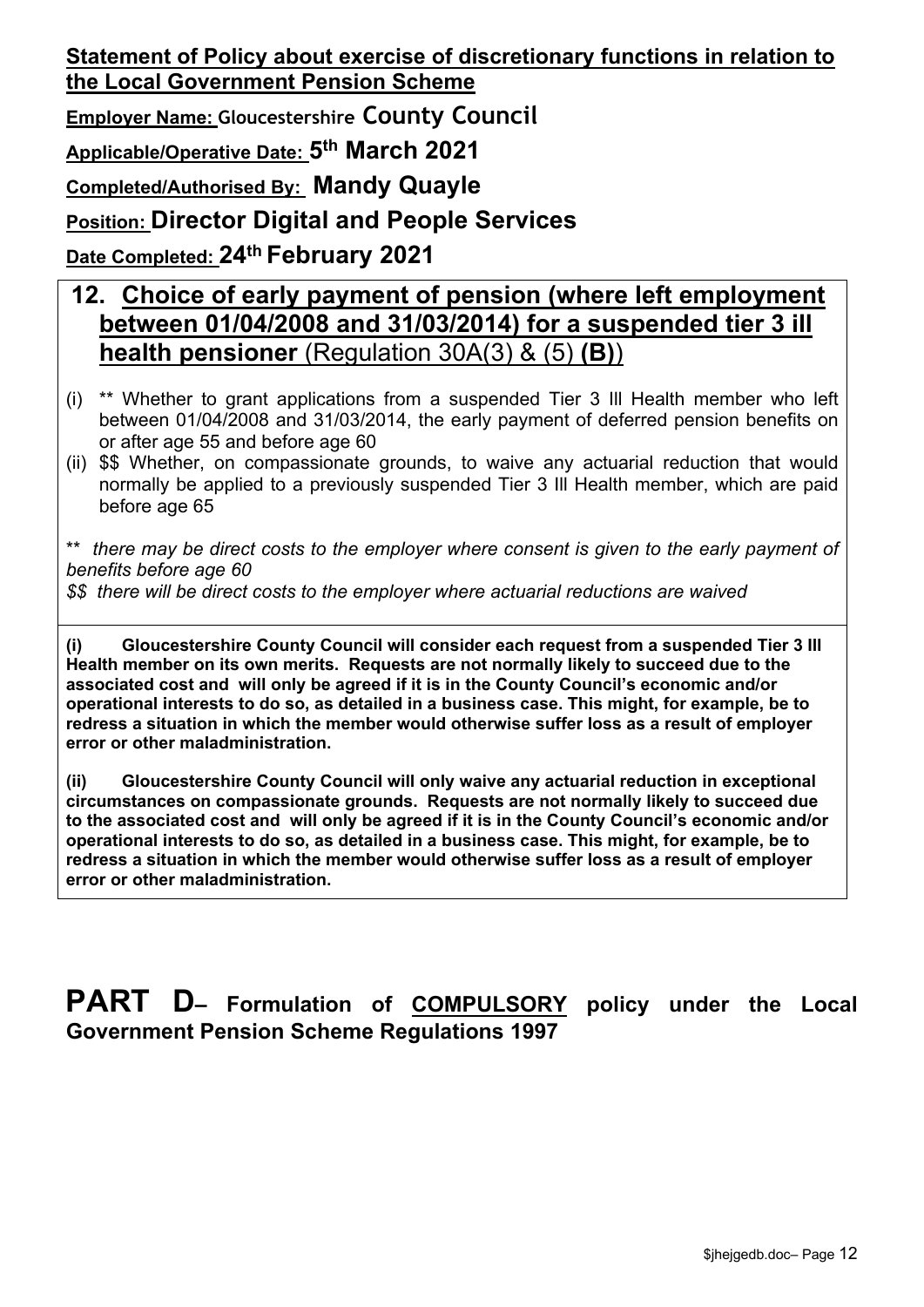**Employer Name: [Gloucestershire](#page-0-0) County Council Applicable/Operative Date: 5 th [March](#page-0-1) 2021**

**Completed/Authorised By: Mandy [Quayle](#page-0-2)**

**Position: Director Digital and People [Services](#page-0-3)**

**Date Completed: 24th [February](#page-0-4) 2021**

# **13. Early payment of Deferred Benefits (where the member left employment between 01/04/1998 and 31/03/2008)** (Regulation 31 (2) & (5) **(L97)**)

- (i.) \*\* Whether to grant applications from deferred members who left between 01/04/1998 and 31/03/2008, the early payment of deferred pension benefits on or after age 50<sup>(see note</sup> below) and before age 60
- (ii.) \$\$ Whether, on compassionate grounds, to waive any actuarial reduction that would normally be applied to deferred benefits which are paid before age 65

*\*\* there may be direct costs to the employer where consent is given to the early payment of benefits before age 60*

*\$\$ there will be direct costs to the employer where actuarial reductions are waived*

#### *NOTE*

*Benefits paid on after 50 and before age 55 will be subject to an HMRC unauthorised payments charge under the Finance Act 2004 and, where applicable, an unauthorised payments surcharge under that Act, and a Scheme sanction charge on any benefits built up after 5 th April 2006*

**(i) Gloucestershire County Council will consider each request from deferred members on its own merits. Requests are not normally likely to succeed due to the associated cost and will only be agreed if it is in the County Council's economic and/or operational interests to do so, as detailed in a business case. This might, for example, be to redress a situation in which the member would otherwise suffer loss as a result of employer error or other maladministration.** 

**(ii) Gloucestershire County Council will only waive any actuarial reduction in exceptional circumstances on compassionate grounds. Requests are not normally likely to succeed due to the associated cost and will only be agreed if it is in the County Council's economic and/or operational interests to do so, as detailed in a business case. This might, for example, be to redress a situation in which the member would otherwise suffer loss as a result of employer error or other maladministration.**